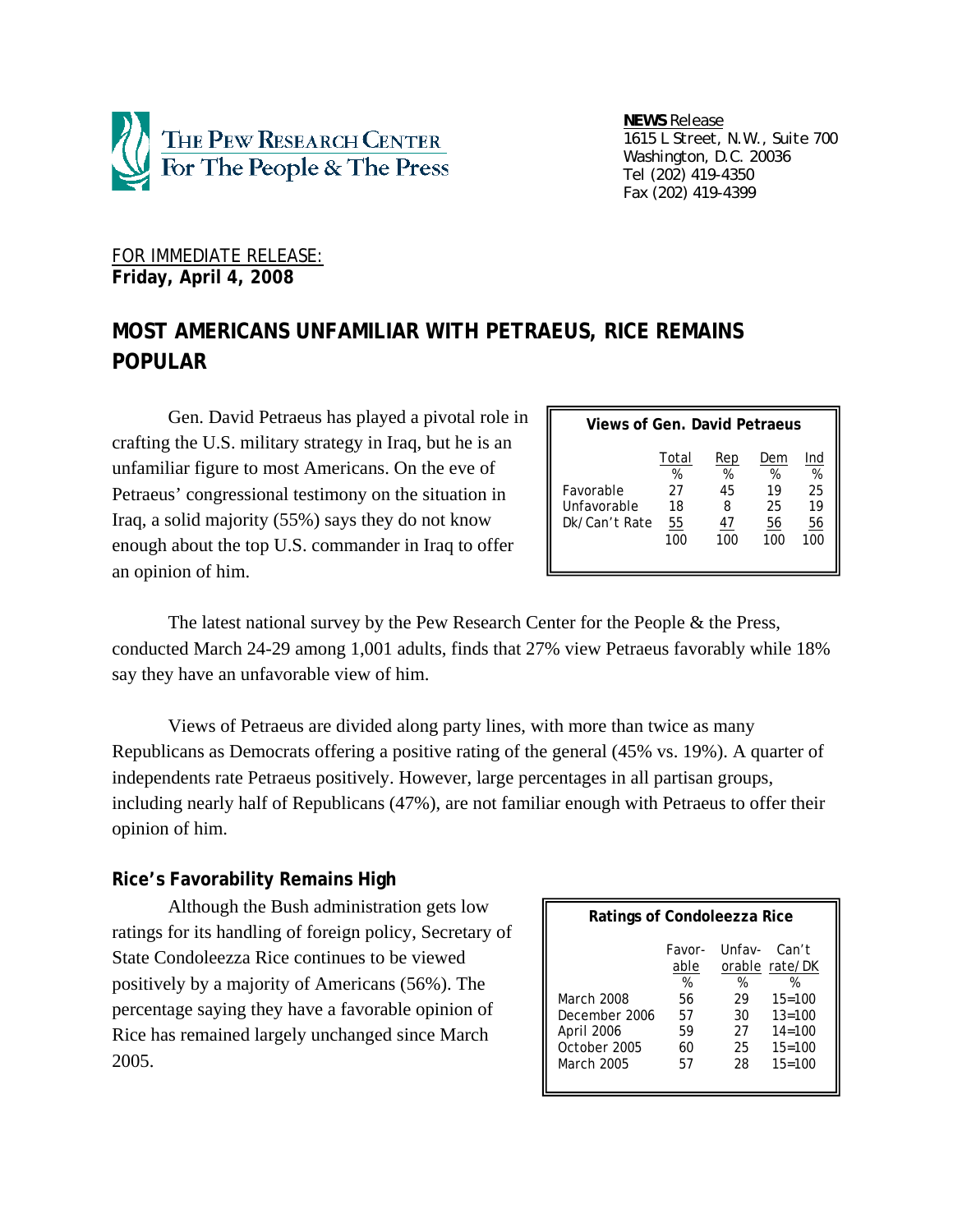Rice is broadly popular among Republicans and also receives favorable ratings from a majority of independents. More than three-quarters of Republicans (77%) and 54% of independents have a positive opinion of her. Democrats offer mixed opinions about the Secretary of State – 43% express favorable views and 44% have an unfavorable opinion.

Despite her overwhelmingly favorable ratings among Republicans, Rice's popularity with that group has declined somewhat in the past two years. In April 2006, fully 85% of Republicans offered a positive opinion of the Secretary of State, eight points higher than in the current poll.

| Rice Popular Among Independents       |                                |                |                               |                |                |
|---------------------------------------|--------------------------------|----------------|-------------------------------|----------------|----------------|
|                                       | March Oct April Dec March<br>% | %              | 2005 2005 2006 2006 2008<br>% | %              | %              |
| Total                                 | 57                             | 60             | 59                            | 57             | 56             |
| Republican<br>Democrat<br>Independent | 84<br>38<br>57                 | 83<br>49<br>55 | 85<br>47<br>50                | 82<br>41<br>59 | 77<br>43<br>54 |